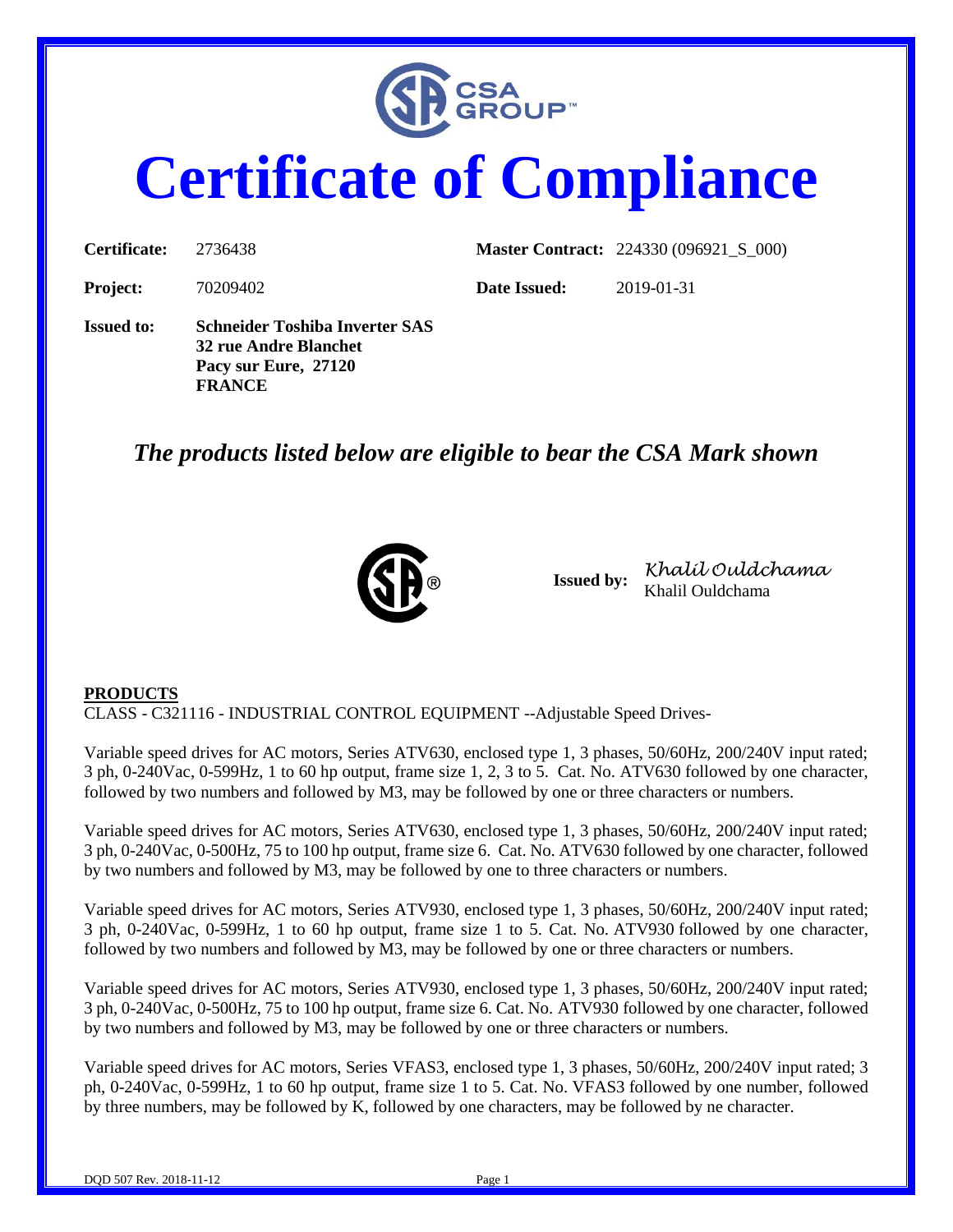

**Certificate:** 2736438 **Project:** 70209402

**Master Contract:** 224330 **Date Issued:** 2019-01-31

Variable speed drives for AC motors, Series VFAS3, enclosed type 1, 3 phases, 50/60Hz, 200/240V input rated; 3 ph, 0-240Vac, 0-500Hz, 75 to 100 hp output, frame size 6. Cat. No. VFAS3 followed by one number, followed by three numbers, may be followed by K, followed by one characters, may be followed by ne character.

Variable speed drives for AC motors, Series ATV630, enclosed type 1, 3 phases, 50/60Hz, 380/480V input rated; 3 ph, 0-480Vac, 0-599Hz, 1 to 125 hp output, frame size 1, 2, 3 to 5. Cat. No. ATV630 followed by one character, followed by two numbers and followed by N4, may be followed by one to three characters or numbers.

Variable speed drives for AC motors, Series ATV630, enclosed type 1, 3 phases, 50/60Hz, 380/480V input rated; 3 ph, 0-480Vac, 0-500Hz, 150 to 250 hp output for frame size 6 and 350 to 500hp for frame size 7. Cat. No. ATV630 followed by one character, followed by two numbers and followed by N4, may be followed by one to three characters or numbers.

Variable speed drives for AC motors, Series ATV930, enclosed type 1, 3 phases, 50/60Hz, 380/480V, input rated; 3 ph, 0-480Vac, 0-599Hz, 1 to 125 hp output, frame size 1 to 5. Cat. No. ATV930 followed by one character, followed by two numbers and followed by N4, may be followed by one to three characters or numbers.

Variable speed drives for AC motors, Series ATV930, enclosed type 1, 3 phases, 50/60Hz, 380/480V, input rated; 3 ph, 0-480Vac, 0-500Hz, 150 to 250 hp output for frame size 6 and 350 to 500hp for frame size 7. Cat. No. ATV930 followed by one character, followed by two numbers and followed by N4, may be followed by one to three characters or numbers.

Variable speed drives for AC motors, Series VFAS3, enclosed type 1, 3 phases, 50/60Hz, 380/480V, input rated; 3 ph, 0-480Vac, 0-599Hz, 1 to 125 hp output, frame size 1 to 5. Cat. No. VFAS3 followed by one number, followed by three numbers, may be followed by K, followed by one characters, may be followed by one character.

Variable speed drives for AC motors, Series VFAS3, enclosed type 1, 3 phases, 50/60Hz, 380/480V, input rated; 3 ph, 0-480Vac, 0-500Hz, 150 to 250 hp output for frame size 6 and 350 to 500hp for frame size 7. Cat. No. VFAS3 followed by one number, followed by three numbers, may be followed by K, followed by one characters, may be followed by one character.

Variable speed drives for AC motors, Series ATV630, enclosed type 1, 3 phases, 50/60Hz, 500/600Vac input rated; 3ph, 0-600V ac, 0-599Hz, 1 to 100 hp output, frame size S3Y to S5Y. Cat. No. ATV630 followed by one character, followed by two numbers and followed by S6, may be followed by one to three characters or numbers.

Variable speed drives for AC motors, Series ATV930, enclosed type 1, 3 phases, 50/60Hz, 500/600Vac, input rated; 3ph, 0-600Vac, 0-599Hz, 1 to 100 hp output, frame size S3Y to S5Y. Cat. No. ATV930 followed by one character, followed by two numbers and followed by Y6, may be followed by one to three characters or numbers.

Variable speed drives for AC motors, Series VFAS3, enclosed type 1, 3 phases, 50/60Hz, 500/600V, input rated; 3ph, 0-600Vac, 0-599Hz, 1 to 75 hp output, frame size S3Y to S5Y. Cat. No. VFAS3 followed by one number, followed by three numbers, may be followed by K, followed by one characters, may be followed by one character.

Variable speed drives for AC motors, Series ATV630, enclosed type 1, 3 phases, 50/60Hz, 575/600V input rated; 3 ph, 0-600Vac, 0-599Hz, 2.2 to 100 hp output, frame size 2, 3 and 5. Cat. No. ATV630 followed by one character, followed by two numbers and followed by S6, may be followed by one to three characters or numbers.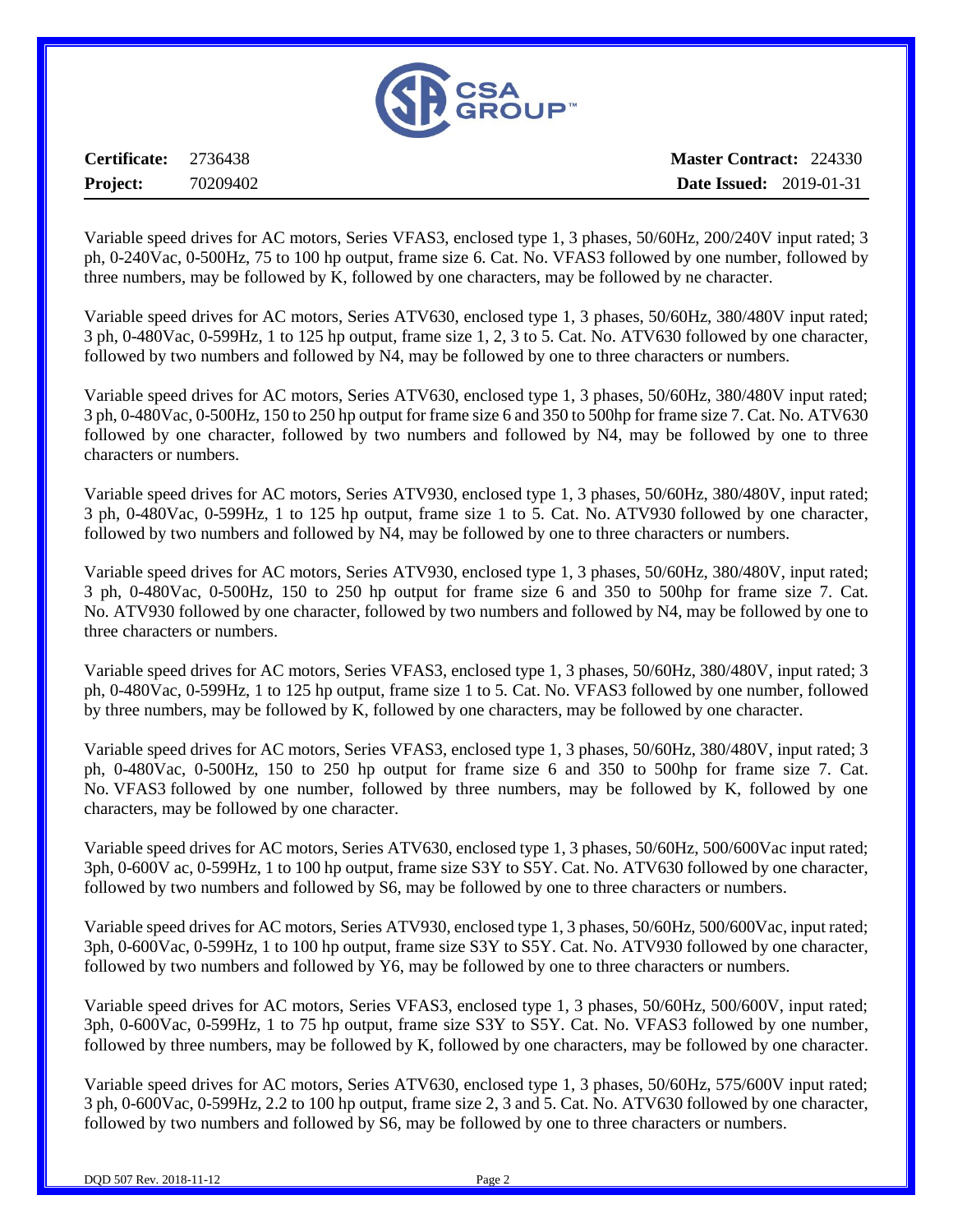

**Certificate:** 2736438 **Project:** 70209402

**Master Contract:** 224330 **Date Issued:** 2019-01-31

Variable speed drives for AC motors, Series ATV930, enclosed type 1, 3 phases, 50/60Hz, 575/600V input rated; 3 ph, 0-600Vac, 0-599Hz, 2.2 to 100 hp output, frame size 2, 3 and 5. Cat. No. ATV630 followed by one character, followed by two numbers and followed by S6, may be followed by one to three characters or numbers.

Note: Motor Overload Protection. The control software provides overload motor protection, Class 10.

#### **APPLICABLE REQUIREMENTS**

CSA-C22.2 No. 274-17, Ed.2 - Adjustable Speed Drives